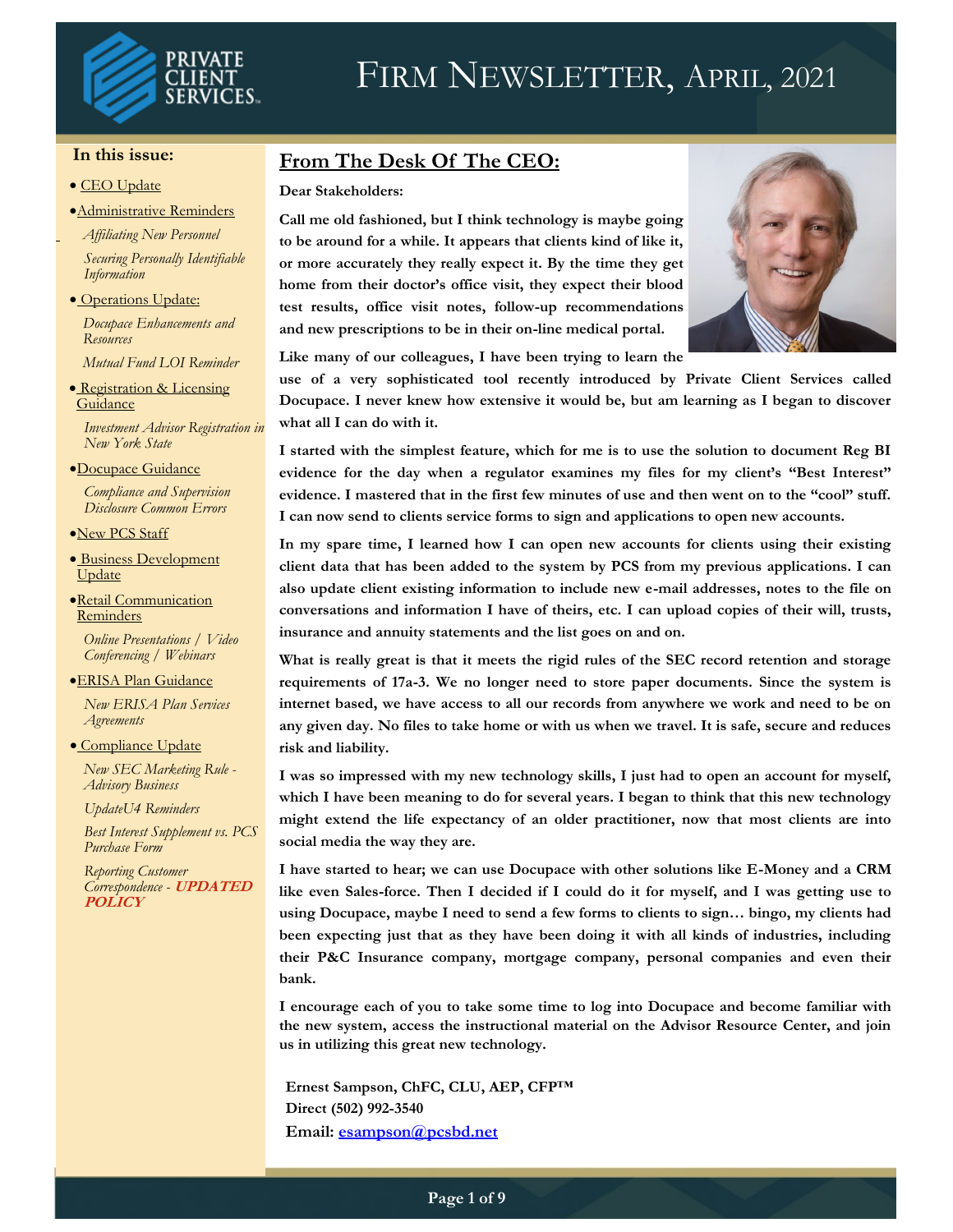

# Administrative Reminders:

## **Affiliating a New Person with PCS**

When the time is right to add new personnel to your team, PCS is pleased to announce that the guidance for doing so is readily available at your fingertips in the Advisor Resource Center.

Simply click on the Registration button in the left navigation column and select the type of individual you are onboarding. Registration packets and processing instructions are available for a dually-registered rep, a registered rep, a registered sales assistant, or a non-registered access person. Please note that prior to your hiring for any of these positions, Private Client Services will need to review and approve various documentation.



Mary Wescott, Chief Administration Officer

### **Pre-Approval is Required**

- To request the review of either a new dually-registered rep or registered rep, the DRR or RR candidate should complete the PCS Prospective Advisor Questionnaire – Existing Group and the Book of Business Spreadsheet and email the completed documentation and required attachments to [Registration@pcsbd.net.](mailto:Registration@pcsbd.net) **Please do not proceed to the next step of the registration process until you receive approval from PCS.**
- Candidates for positions of registered sales assistant or non-registered access person should complete the registration packet available on the ARC and email the completed packet to [Registration@pcsbd.net.](mailto:Registration@pcsbd.net) **Please do not proceed to the next step of the registration process until you receive approval from PCS.**

If you are planning to onboard a new person and have any questions about the affiliation process, please contact either Kim Nelson or Lindsey Ebben for assistance

### **Securing Personally Identifiable Information (PII)**

All Registered Representatives and affiliated staff personnel are reminded of the importance of safeguarding Personally Identifiable Information (PII) in paper and electronic form during everyday work activities, particularly in email communications.

The Department of Homeland Security identifies Personally Identifiable Information (PII) as any information that permits the identity of an individual to be directly or indirectly inferred, including any information which is linked to a specific individual. *Examples of sensitive PII include Social Security numbers, birth dates, fingerprints, data elements such as driver's license numbers, as well as financial information like annual income and net worth.*

When sending PII in an email communication, the email should be secured. Electronic communications between PCS and affiliated branch offices have been secured by establishing TLS encryption between PCS' server and group servers at the time of affiliation with PCS. If you have any questions about this TLS encryption, please contact Phil Prosser at [pprosser@pcsbd.net.](mailto:pprosser@pcsbd.net)

When sending PII in an email communication not to PCS, please note that the information should be contained either in a password-protected document or encrypted with a secure email system.

Do not leave sensitive PII unattended on desks, printers, fax machines, or copies. Secure Personally Identifiable Information in a locked desk drawer, file cabinet or similar locked enclosure when not in use.

If you have any questions on the handling of PII, please contact the Compliance Department or your Managing Principal for assistance.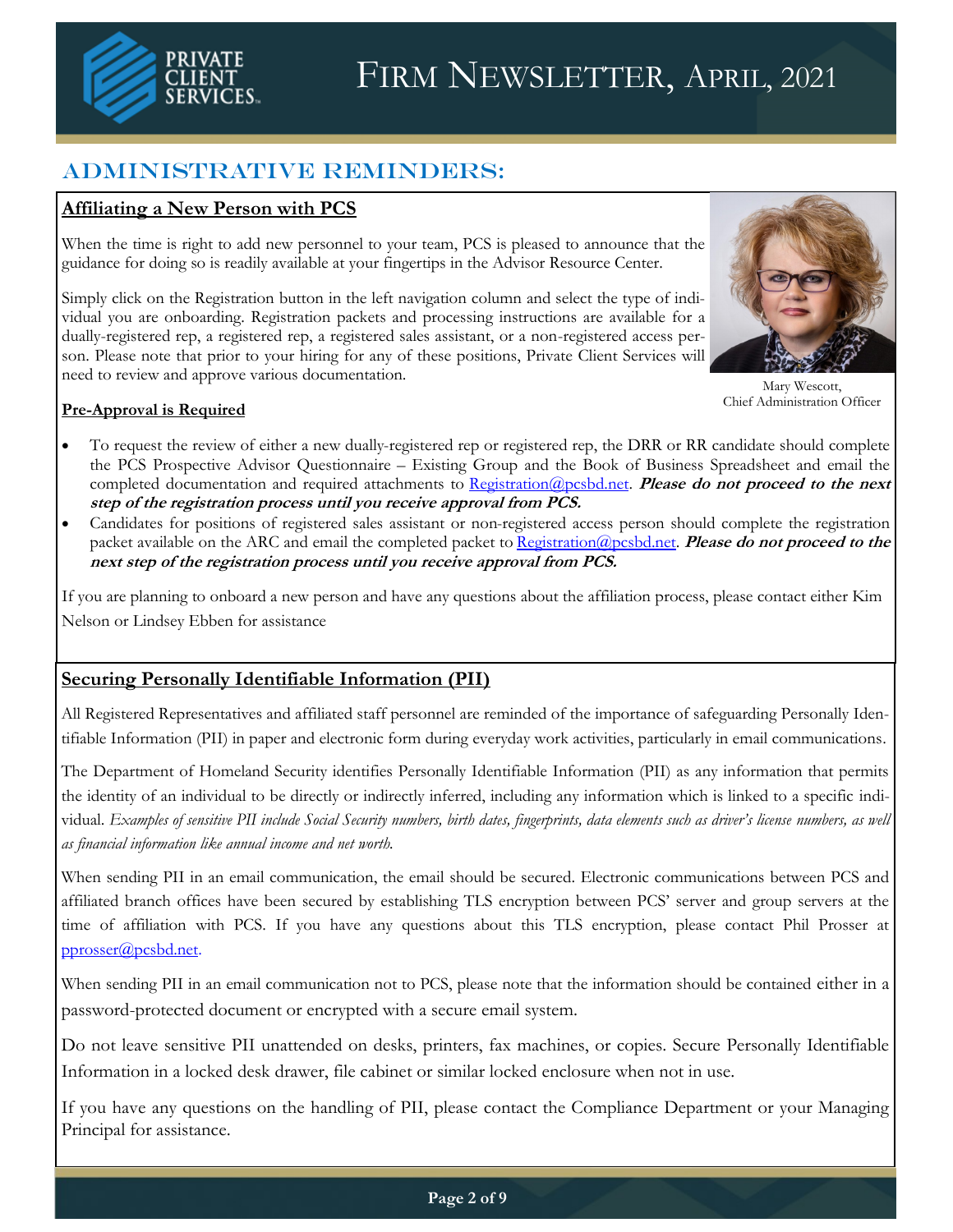

# OPERATIONS UPDATE:

## **Docupace Enhancements and Resources**

As more and more of our partners begin using Docupace, we incorporate the feedback we receive into our processes, training materials and enhancements. We are pleased to announce some additional training resources we are making available under the Docupace tab in The Advisor Resource Center at pcsbd.net. We have added several step-by-step reference guides for various tasks and processes throughout the system including, Searching for Advisor Office Documents, Adding a Client Folder and Using Wet Sign. We will continue to add more guides as needed so please check back



Ryan Armock, Chief Operations Officer

often.

In addition, we are pleased to announce some additional targeted training opportunities. During the first two training sessions, join for an hour long, start to finish look at how to establish a new account using the eSign and wet sign process. The third training session will be an in depth one hour look at the Not in Good Order process and how to respond to Work Items returned for various reasons.

1. **New Accounts and the eSign Process** April 21<sup>st</sup> 2:00 PM ET 2. **New Accounts and the Wet Sign Process** April 28th 2:00 PM ET 3. **NIGO Process** May 5<sup>th</sup> 2:00 PM ET

Please sign up for any or all of these opportunities via the link below. Note, you will need to register separately for each session you want to attend by clicking the link again.

[https://attendee.gotowebinar.com/rt/1329063681518262541](https://us-west-2.protection.sophos.com?d=gotowebinar.com&u=aHR0cHM6Ly9hdHRlbmRlZS5nb3Rvd2ViaW5hci5jb20vcnQvMTMyOTA2MzY4MTUxODI2MjU0MQ==&i=NWNiOGY2MmMzYzAzZjAxMTJmMjlkNjk1&t=SnRvdHJabU5tVERGOEtnVUxtMGRWbVNuRERMTDlhttps:/attendee.gotowebinar.com/rt/13290636815)

### **Using jCore Data Enhancement**

To provide additional data when completing client documents, PCS has worked with jaccomo and Docupace to allow you to retrieve client data that is stored in jaccomo. This new functionality can import data for clients not currently stored in Docupace but they are an existing client of PCS. By using the Get jCore Data button in a Work Item, Docupace will look for the client in jaccomo based on name and social security number. If a match is found, you have the option to apply that data to the forms in the Docupace Work Item.

Additional fields that may be available in jaccomo include government ID data fields, employment information, and financials such as net worth, income, and expenses. The import will only provide data that is contained in the jaccomo system so not all fields may import. As we continue to refine the existing client data, more information will become available.

Please refer to the attached reference guide on using this new functionality. You may also access the guide under the Docupace section of the Advisor Resource Center.

Please contact Operations at **operations** (*a*) possible.net with any questions.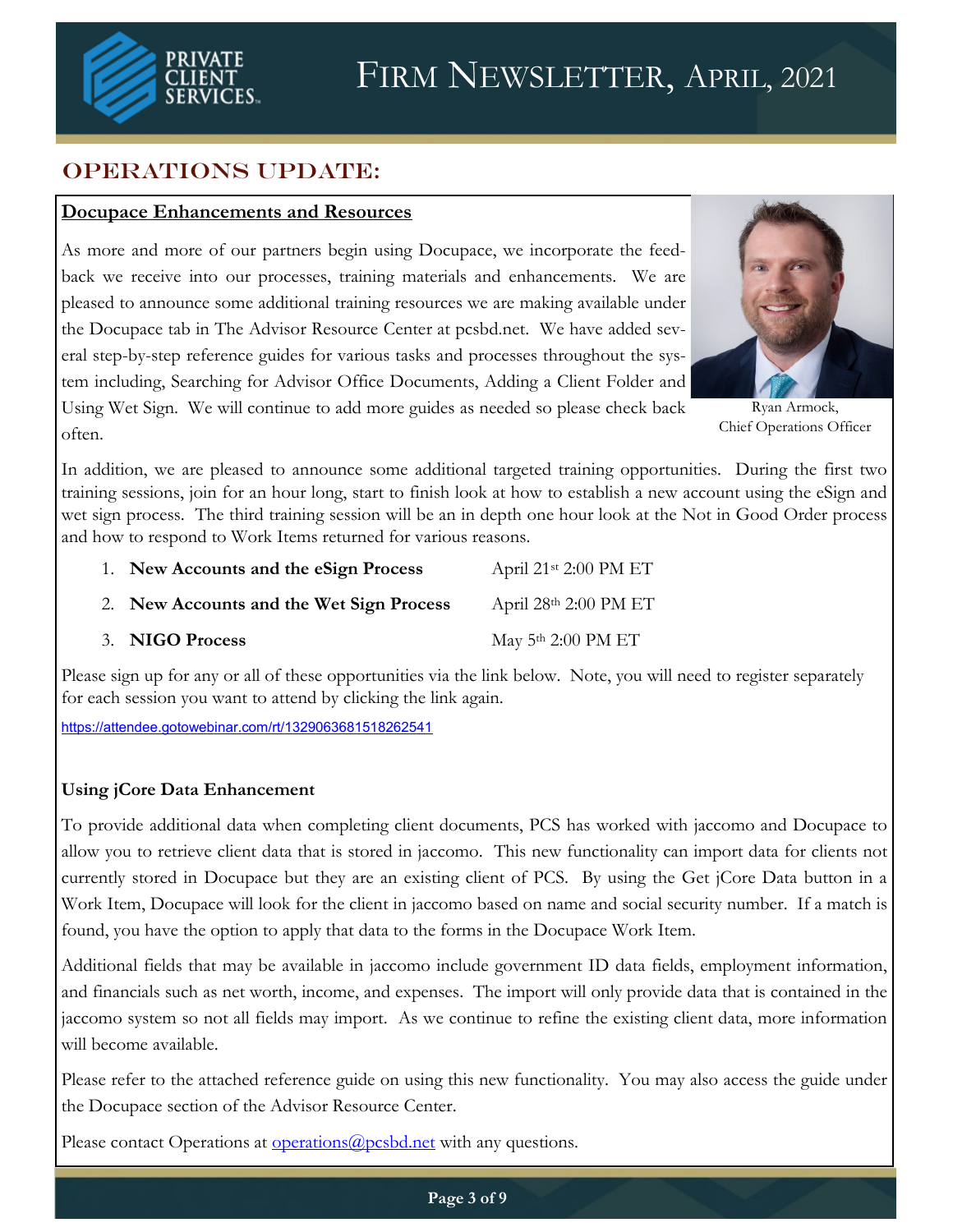## **Mutual Fund LOI Reminder**

The Compliance Department has recently been made aware of several instances where a mutual fund provider has missed elections for Letters of Intent on product applications, resulting in clients being charged higher front-end sales charges for mutual fund purchases. These instances have been identified by the representative and corrected. Please make sure you are following up on your applications and verifying they are set up the way you intended for your client. The process to correct errors becomes very time consuming, and can create a negative impression if not caught quickly. Remember, you are your client's advocate and you have a responsibility to ensure the investments sold to a client are processed correctly.

# REGISTRATION & LICENSING GUIDANCE:

### **Investment Advisor Registration in New York**

The New York State Department of Law (the "Department") adopted new regulations, which went into effect February 1, 2021, governing registration and examination requirements of natural persons representing investment advisers.

The adopted rule creates (i) an implementation period allowing persons who permissibly operated under the rules in existence prior to this revision to continue to do so until December 2, 2021, but must apply for registration by August 31, 2021, (ii) a new examination special waiver category and new Form NY-IASW, for persons currently serving permissibly as investment adviser representatives and having two (2) years of experience in that capacity prior to rule's effective date, excluding those previously acting solely as solicitors or those with disciplinary history, and (iii) an extended period to comply with the examination requirement for those

persons permissibly operating under the rules in existence prior to this revision, but who do not qualify for an examination waiver.

The rule became effective on February 1, 2021, but provides for an implementation period through December 2, 2021 to persons already permissibly engaged in the investment advisory business. Eligible persons may continue to provide investment advisory services during the implementation period without an approved registration in New York, however, eligibility under the implementation period is limited to those applicants who submit their Form U4 to New York on or before August 31, 2021. The implementation period may also be limited for applicants who are notified of certain deficiencies and who fail to correct those deficiencies.

Generally, investment adviser representatives (RAs) must meet examination requirement deadlines or obtain a waiver. In addition to the implementation period, industry participants who currently are permissibly engaged in the investment advisory business who do not qualify for an exam waiver have until December 2, 2021 to pass the required examinations i.e. Series 65 (apply by August 31st). Alternatively, investment adviser representatives who satisfy minimum service and experience qualifications and who have no disciplinary history may apply for a new special waiver exempting them from the examination requirements. Waivers for persons who satisfy prior registration requirements in other jurisdictions, or who possess certain specified certifications also remain available under the new regulations.

The new rule may be found at: [https://ag. ny. gov/sites/default/files/text\\_of\\_revised\\_adopted\\_regulations\\_part\\_11. pdf](https://ag.ny.gov/sites/default/files/text_of_revised_adopted_regulations_part_11.pdf)

All Investment Advisor Representatives registered with PCS on the advisory side in New York have been registered already. If you are an Investment Advisor Representative who is registered with one of our RIA partners, and you have a place of business within New York, and have not sought NY registration (RA) or a waiver from the examination, please contact your RIA Compliance counterpart to assist with the filing process.

Seth Owen Director of Compliance



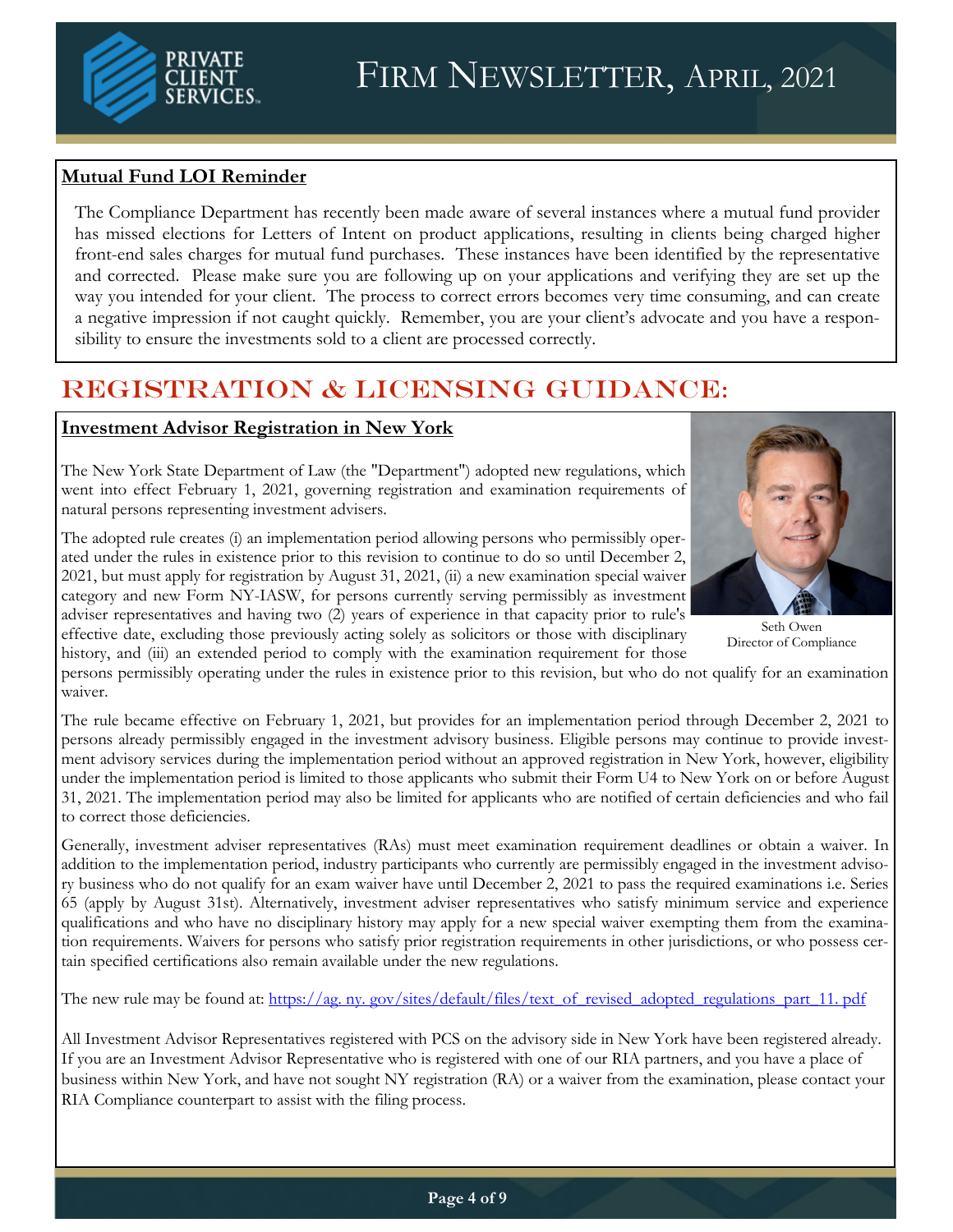

# DOCUPACE GUIDANCE:

### **Compliance and Supervision Disclosure Common Errors**

As more and more representatives begin to use the Docupace system to report various compliance and supervisory disclosures we are seeing the same errors. Below we have provided some guidance to help avoid these errors and speed up your disclosures:

When submitting forms in Docupace remember to select the proper Folder Name when uploading the form. For example, when submitting Outside RIA Disclosure Forms, select the Outside RIA Activity Disclosure Folder.



Ann Wilson Director Field Supervision





Cassondra Dunning Field Examiner

After the proper Folder Name has been selected, select the correct folder from the dropdown list for Compliance type.

| Correspondence                                  |   |
|-------------------------------------------------|---|
| <b>Customer Complaints</b>                      |   |
| Gift Logs                                       |   |
| Investment Account Disclosure - Personal        |   |
| Licenses and Registrations                      |   |
| Outside Business Activity Disclosures           |   |
| <b>Outside RIA Account Activity Disclosures</b> |   |
| <b>Political Contributions</b>                  | ▼ |

Uploading documents without creating a work item: A work item must be initiated by using **New / Starting Point** in order for it to move through multiple required reviews.

It is possible to upload a document and get a work item number without having actually created a work item. In that case, the disclosure will not move through any of the required reviews.



When a work item has been created, it will display in the "Pending Advisor Review" queue on the advisor dashboard, allowing the creator to take additional action such as adding documents, obtaining signatures and sending on to the next step in the workflow queue.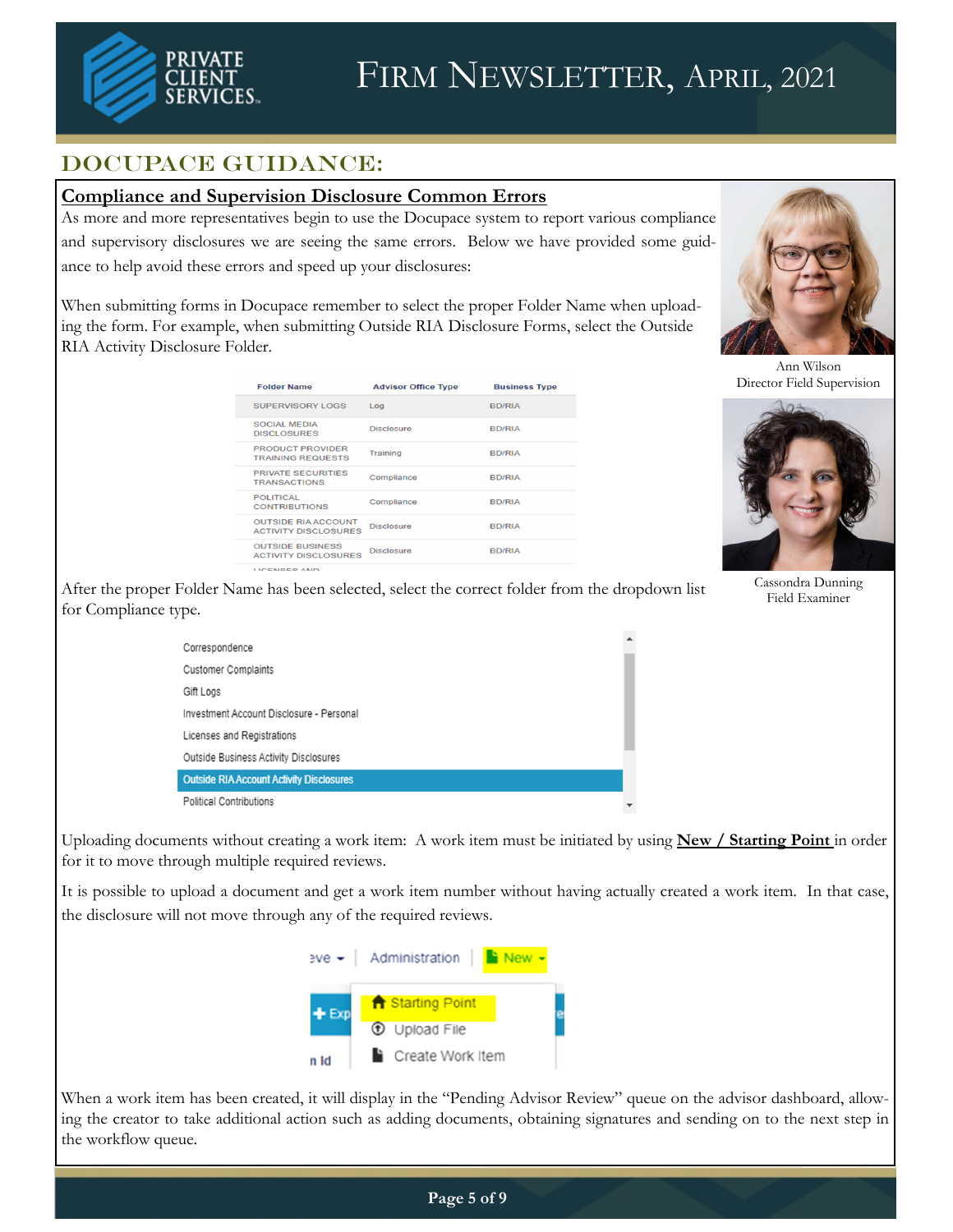

# New PCS Home Office Staff:

PCS is happy to welcome the following new Home Office Staff:

#### **Jeremy Burton**, Compliance Surveillance Officer.

Jeremy joins PCS after working for over 17 years in the surveillance group at SII. He has over 20 years in the financial services industry in roles encompassing Advertising Review, AML, Surveillance, general Compliance, and Compliance leadership. He graduated from the University of Wisconsin-Steven Point with a Bachelor of Science. Jeremy currently holds the Series 6, 7, 24, 63 and 66 registrations. Jeremy is located in our Appleton office.

#### • **Bill Reuther**, Managing Principal.

Bill Joined PCS in February coming from Securities Service Network where he was AVP/Manager of Home Office Supervision. When not working he enjoys golfing and spending time with his fiancé Anna and their two dogs Libby and Bear. They like to travel as much as possible both domestically and internationally although that has been put on hold for obvious reasons. Bill is located in Knoxville, TN

#### • **Shayne Daniels**, Managing Principal

Shayne joined PCS on March 22nd. Shayne spent the previous 4 years at a Securities Service Network (SSN). During his time there he was able to gain experience in several areas, including Trade Review, Operations and Compliance. In his free time, he likes to spend time with his wife, Felicia, and two children – 15-year-old daughter, Reagan and 3-year-old son, Colton. They all enjoy cheering on the University of Tennessee (Go Vols!). Shayne is located in Knoxville, TN

#### • **Rhonda Spence**, Business Development Officer

Based out of Southern California, Rhonda Spence joins PCS with over twenty years of experience in the financial industry including working with firms such as LPL and Charles Schwab. Rhonda has a genuine passion for true independence which quickly shows through with anyone she has opportunity to work with. She attended Minnesota State University and holds her series 7 and 63 licenses. When not working, Rhonda enjoys working out, relaxing at the beach, cooking, spending as much time as possible with her twin 17-year-old son and daughter, and friends.

# Business Development UPDATE:

We'd like to welcome the following new groups to the PCS family:

- The Horizon Group, West Henrietta, NY 01/04/2021
- Muchler Financial Services, Dansville, NY 01/04/2021
- Rockport Wealth Advisors, Fairview Park, OH 01/28/2021

We also welcome the following groups and individuals who have joined our

established partners:

- RJ Drury and Sarah Hehmeyer who joined Genex Financial
- Kelly Smith joined UWharrie Investment Advisors
- The Billings Group and Lemzar Capital who joined RFG Advisory
- Robert Gilmore who joined Trutina Financial
- Grover Musser who joined Adams Brown
- Chris McDonald who is now a Registered Representative with US Advisory Group



Steve Higdon, Chief Development Officer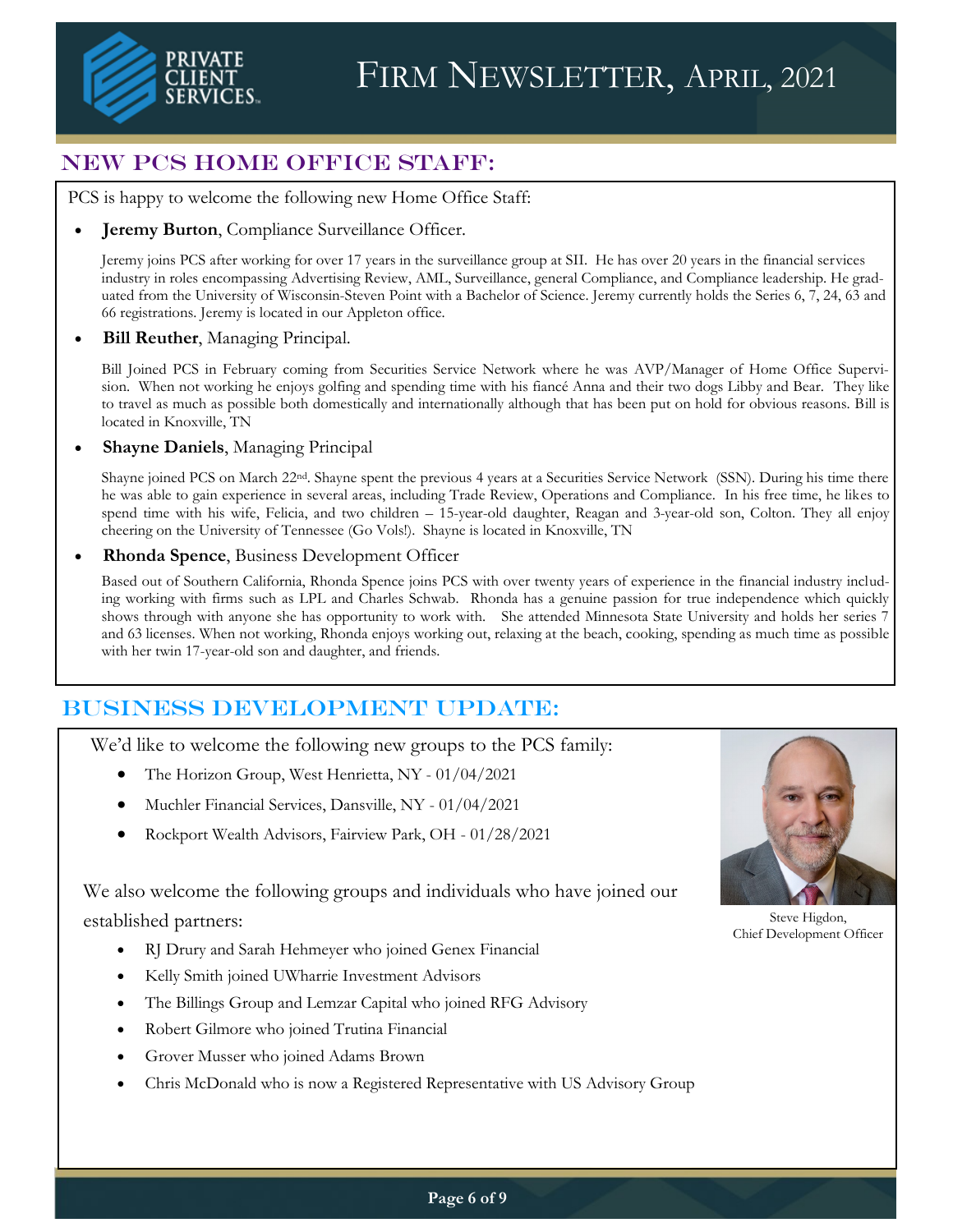

# Retail Communication Reminders

## **Online Presentations / Video Conferencing / Webinars**

Due to the increased use of video-conferencing solutions (Zoom, Go-To-Meeting, etc) including webinars and a shift away from in-person meetings and live seminars with clients and prospects, PCS Compliance feels it important to remind everyone that while some vendors' solutions may offer chat features within its' platforms, chat features are strictly prohibited.

Both Industry regulations and firm policy require all written communications to be archived including electronic messages. While email communications are automatically captured and monitored within our email surveillance platform (Global Relay), if you were to communicate through a direct messaging chat feature while participating in a webinar or video conference with a client or prospect those messages would not be captured and thus you would be in direct violation of industry regulations and firm policy.

Secondarily as a reminder, online presentations/webinars done with a wider audience would likely meet the definition of a "retail communication" (communications distributed or made available to more than 25 retail investors within any 30 calendar-day period) and thus would require submission into Marketing Pro.

If you have any questions please contact your Managing Principal or the Compliance Department.

# ERISA Plan guidance

## **New ERISA Plan Services Agreements**

Pursuant to PCS' interpretation of Department of Labor ("DOL") rule 408b-2, Interpretive Bulletin 96-1, and other guidance, PCS will no longer support the opening of ERISA Title I accounts at Pershing LLC on a commission basis, effective immediately. Going forward, 'education only' commission-based plans must be opened directly with an approved plan administrator.

Affected account types: Unaffected account types: 401(k) All IRAs  $ERISA 403(b)$  Non-ERISA 403(b) Profit Sharing Plans (PSP) Individual 401(k) Defined Benefit

Money Purchase Plans (MPP) All non-qualified accounts



Adam Katch Director of Advisory Operations

In addition, all newly established ERISA plans will require the completion of the new PCS ERISA Services Agreement. The agreement can be found both under the 'Forms Library' on the Advisor Resource Center and within the DocuPace system, titled 'ERISA Services Agreement-RR-Direct.'

Please reach out to [advisory@pcsbd.net](mailto:advisory@pcsbd.net) with any questions you may have regarding the new ERISA Services Agreement or implementation of this policy change.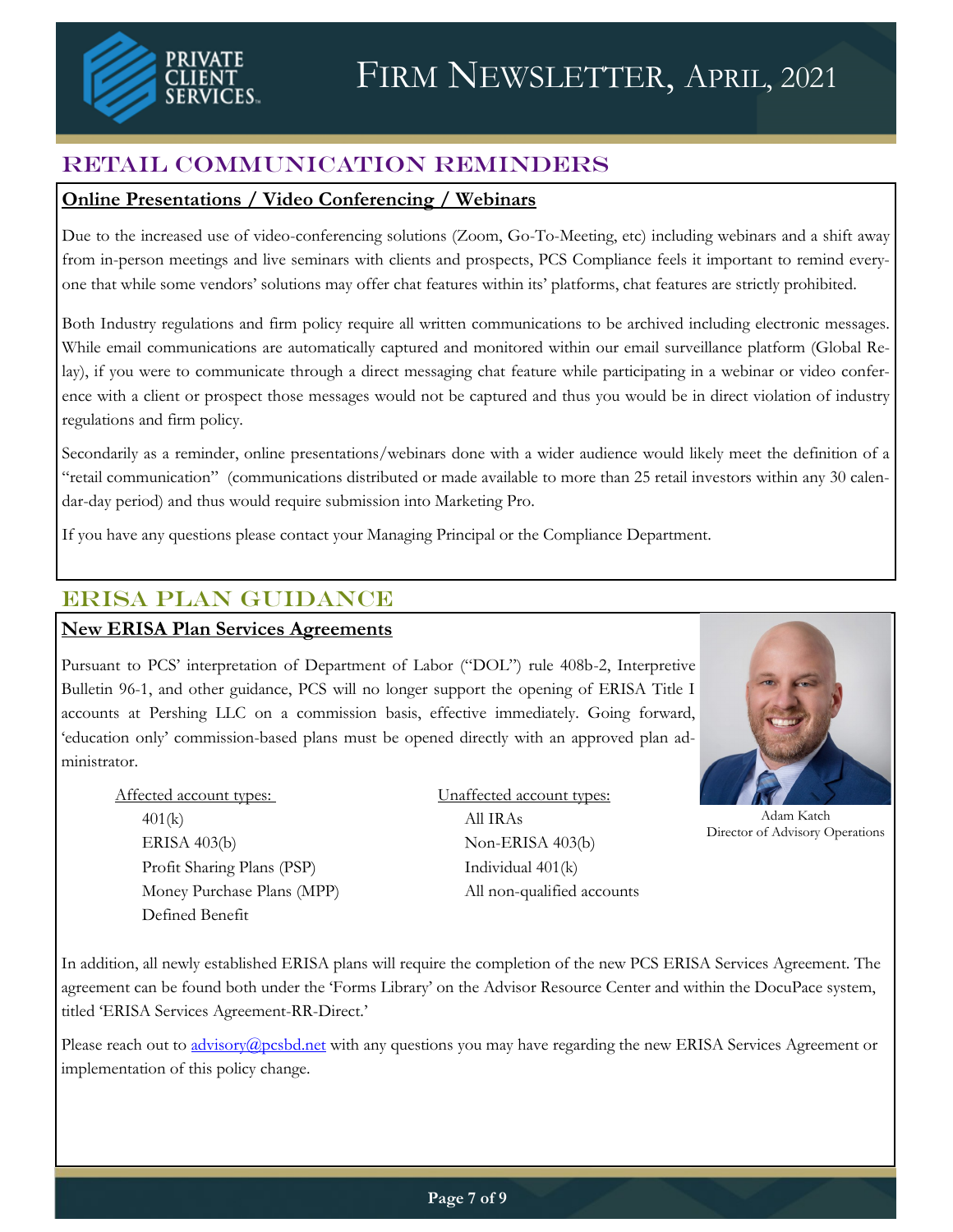

# COMPLIANCE UPDATE:

### **The New SEC Marketing Rule**

The SEC's new Marketing rule which updates and combines Adviser Act rules 206(4)-1 and 206(4)-3 into one single rule was published in the Federal Register on March 5, 2021. The rule is scheduled to become effective on May 4<sup>th</sup>, 2021 but has a compliance deadline of November 4, 2022.

Rule 204-2 under the Advisers Act is also being revised to reflect new requirements under the new Marketing Rule which will amend Form ADV to require investment advisers make additional disclosures concerning their marketing practices.



Seth Owen Director of Compliance

Advertisement under the SEC's new definition will include any direct or indirect communications from investment advisers that offer services to prospective clients or offers new services to existing clients.

While you should read the SEC press release summarizing the new rule (link below) for more complete information, generally speaking updates have been made related to general prohibitions. Rather than a checklist of items to consider depending on the specific content in an advertisement that was previously mandated and reinforced by decades old no-action letters, the new rule takes a more principle-based approach which does include requirements for certain types of advertisements. This includes standardizing certain parts of performance presentations in order for investors to more easily compare investment opportunities.

The Marketing Rule replaces the existing prohibitions in the former Advertising Rule that constitute violations of the Advisers Act with seven principles-based provisions. These provisions prohibit advertisements that (1) contain untrue statements of a material fact or omit a material fact, (2) contain material statements of fact that the adviser does not have a reasonable basis for believing it will be able to substantiate upon demand by the SEC, (3) contain information that would reasonably be likely to cause an untrue or misleading implication or inference, (4) discuss potential benefits without disclosing material risks or other limitations, (5) refer to specific investment advice where such investment advice is not presented in a fair and balanced manner, (6) contain performance where such performance is not presented in a fair and balanced manner, and (7) are otherwise materially misleading.

Essentially all Registered Investment Advisers must make an advertising due diligence file to maintain materials that will substantiate it's "facts" presented in their advertisement for potential future regulatory inspections

We encourage you to read the SEC press release below which summarizes the changes as well as links to the final rule. <https://www.sec.gov/news/press-release/2020-334>

### **U4 Disclosure Reminder:**

The FINRA form U4 must be updated in a timely manner (Usually within 30 days, but sometimes within 10 days) if any registered person has a disclosable event. These disclosable events include, but are not limited to, financial matters such as bankruptcy, compromise with creditors, or liens; legal matters; violations of industry rules; and other items related to outside business activities. Failure to disclose reportable items to the Home Office may result in delayed disclosure and significant late filing fees. Each late disclosure may result in as much as a \$1,575 late filing fee, which is the responsibility of the Representative to pay!